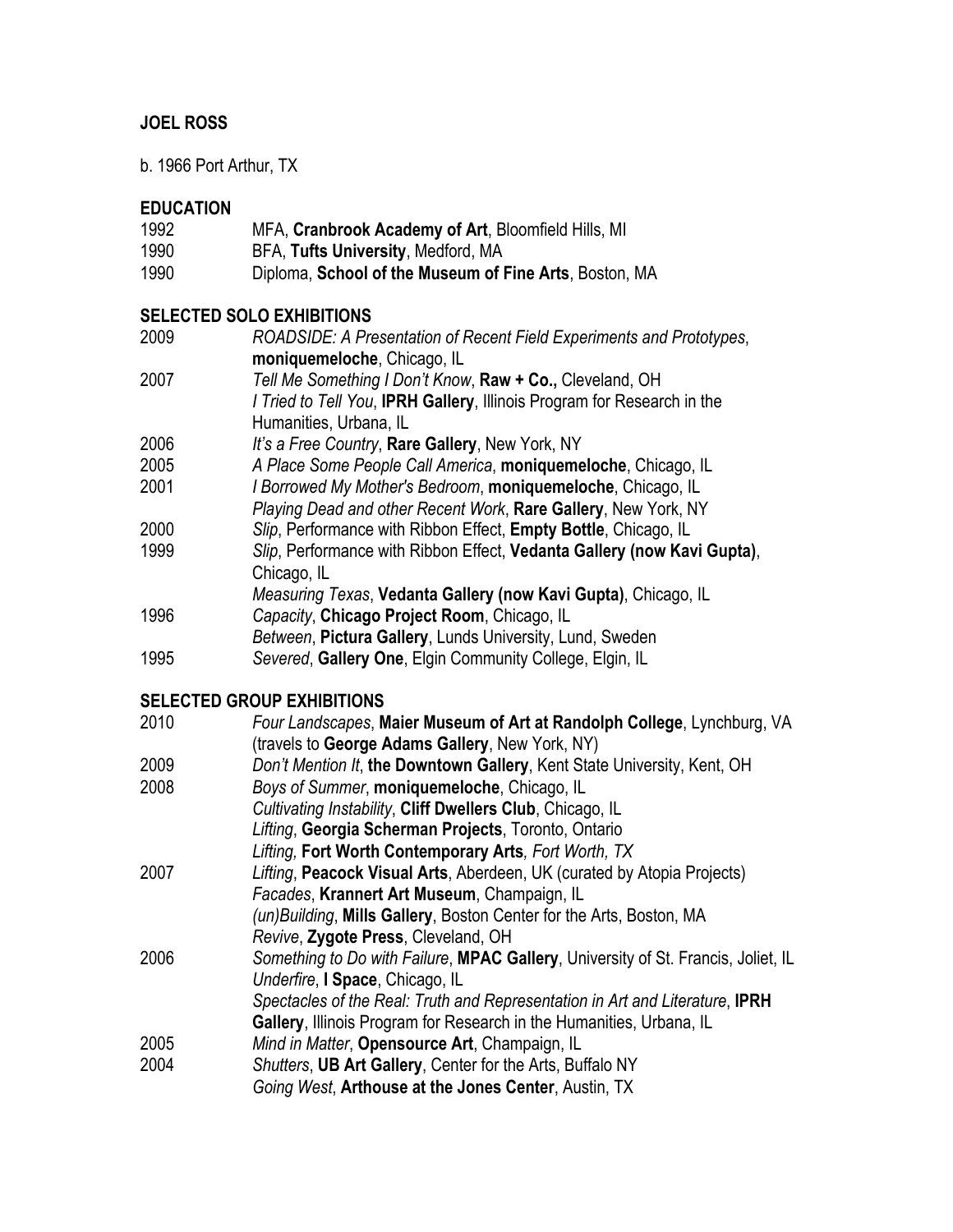| 2003          | Operation: Human Intelligence organized by the C.I.A. (Curatorial Intelligence<br>Agency) and produced by C.A.C. (Contemporary Arts Council) at Hyde Park Art<br>Center, Chicago, IL, (traveled to Univ. of Memphis Art Museum, Memphis, TN)<br>Bad Touch curated by Lump Projects/Gallery, Raleigh, NC (traveled to<br>Ukrainian Institute of Modern Art, Chicago, IL; Keith Talent Gallery, London<br>UK; The Rose Art Museum of Brandeis University, Waltham, MA; Beaker<br>Gallery, Tampa, FL)<br>PasCap! curated by Pierre Raine, |
|---------------|----------------------------------------------------------------------------------------------------------------------------------------------------------------------------------------------------------------------------------------------------------------------------------------------------------------------------------------------------------------------------------------------------------------------------------------------------------------------------------------------------------------------------------------|
| 2002          | www.hommemoderne.org/images/actions/pascap/index.html<br>There Goes My Hero: Works on Paper by Chicago Artists, Squire Gallery,                                                                                                                                                                                                                                                                                                                                                                                                        |
|               | College of Northumbria in Newcastle upon Tyne, UK                                                                                                                                                                                                                                                                                                                                                                                                                                                                                      |
|               | Gun Crazy, University of Alabama Visual Art Gallery, Birmingham, AL                                                                                                                                                                                                                                                                                                                                                                                                                                                                    |
|               | mixer02, moniquemeloche, Chicago, IL                                                                                                                                                                                                                                                                                                                                                                                                                                                                                                   |
| 2000          | HOMEWRECKER, moniquemeloche, Chicago, IL                                                                                                                                                                                                                                                                                                                                                                                                                                                                                               |
| 1999          | Chicago Artists 1999, Gallery 312, Chicago, IL                                                                                                                                                                                                                                                                                                                                                                                                                                                                                         |
| 1998          | Sculpture in Chicago, Gallery 400, University of Illinois at Chicago, Chicago, IL                                                                                                                                                                                                                                                                                                                                                                                                                                                      |
| 1997          | Greatest Hits, Volume 2, Beret International Gallery, Chicago, IL                                                                                                                                                                                                                                                                                                                                                                                                                                                                      |
|               | Obsessions, SPACES Gallery, Cleveland, OH                                                                                                                                                                                                                                                                                                                                                                                                                                                                                              |
| 1996          | Greater Than 2 Dimensions, Beret International Gallery, Chicago, IL                                                                                                                                                                                                                                                                                                                                                                                                                                                                    |
| <b>AWARDS</b> |                                                                                                                                                                                                                                                                                                                                                                                                                                                                                                                                        |
| 2008          | Arnold O. Beckman Research Award, University of Illinois, Urbana-Champaign                                                                                                                                                                                                                                                                                                                                                                                                                                                             |
| 2007          | Arnold O. Beckman Research Award, University of Illinois, Urbana-Champaign                                                                                                                                                                                                                                                                                                                                                                                                                                                             |
| 1999          | Illinois Arts Council Fellowship                                                                                                                                                                                                                                                                                                                                                                                                                                                                                                       |
| 1997          | Community Arts Assistance Program Grant, Chicago Department of Cultural<br><b>Affairs</b>                                                                                                                                                                                                                                                                                                                                                                                                                                              |
|               | Fellowship Finalist Award, Illinois Arts Council                                                                                                                                                                                                                                                                                                                                                                                                                                                                                       |
| 1996          | Chicago Artists International Program Grant for residency abroad, Chicago<br>Department of Cultural Affairs                                                                                                                                                                                                                                                                                                                                                                                                                            |

### **SELECTED BIBLIOGRAPHY**

| 2009 | Atopia Projects, Ed. Lifting. Published by Atopia Projects, Peacock Visual Arts,<br>and The Art Galleries at TCU (PDF version 2007, Print version 2009), pp.100-107.<br>Michael Weinstein, "Review: Joel Ross at Monique Meloche Gallery," and Top<br>Five Recommended, New City, May 4, 2009.<br>Pedro Vélez, "Around Artropolis," Aesthetica, artnet.com, May 11, 2009. |
|------|---------------------------------------------------------------------------------------------------------------------------------------------------------------------------------------------------------------------------------------------------------------------------------------------------------------------------------------------------------------------------|
|      | Daniel Tucker, "Consider the City," Art Department, Chicago Journal, May 20,<br>2009, p.1.                                                                                                                                                                                                                                                                                |
|      | Meredith Kooi, "Jesus Said Shut the Fuck Up," June 1, 2009.<br>http://greenlanternpress.wordpress.com/2009/06/01/jesus-said-shut-the-fuck-up/<br>"Straight Talk: Artist Joel Ross on the photo 'Be Gay'" as told to Ann Wiens,<br><b>Chicago Magazine, June 2009, p.160.</b>                                                                                              |
| 2007 | Dina Deitsch, "Joel Ross / Room 28," <b>thresholds</b> , Portability issue 34, Ed. Winnie<br>Won Yin Wong, MIT Department of Architecture, summer 2007<br>Dina Deitsch, (un) Building, Mills Gallery, Boston Center for the Arts, Boston, MA,                                                                                                                             |
|      | (exhibition catalog)                                                                                                                                                                                                                                                                                                                                                      |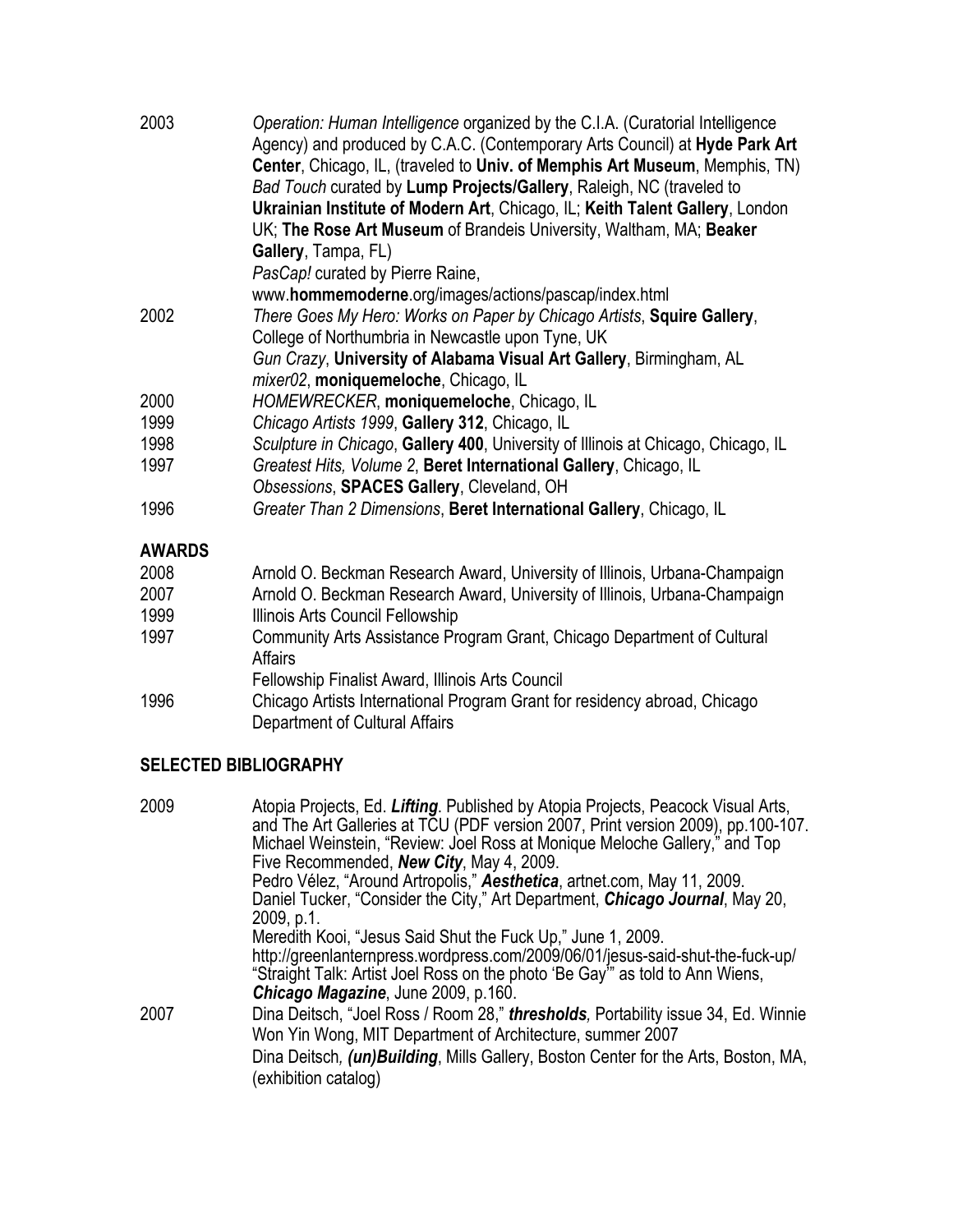|      | Cate McQuaid, "Group shows build on architecture and science," The Boston<br><b>Globe, July 5, 2007</b>                                                   |
|------|-----------------------------------------------------------------------------------------------------------------------------------------------------------|
|      | "Review: Joel Ross," artUS, issue 19, winter 2007                                                                                                         |
|      | Zachary Lewis, Cleveland Scene, Monday, May 21, 2007                                                                                                      |
|      | "Hot Hotels: 65 Cool New Places to Stay," Condé Nast Traveler (U.K.), May 2007                                                                            |
|      | Tami L. Gadbois, "Look Again, Revive @ Zygote," angle, vol. 3, no. 31,<br>March/April 2007                                                                |
|      | Douglas Max Utter, "Everything Old Is New Again: Revive Rubs the Present<br>Against the Past at Zygote Press," The Cleveland Free Times, January 31, 2007 |
|      | Jessica Downey, "Art and Soul," Lodging Magazine, January 2007                                                                                            |
| 2006 | Elaine Glusac, "The Class of 2006," F!Dluxe, The Dallas Morning News,<br>November 2006                                                                    |
|      | David Hochman, "Travel: Chicago," Forbes Life, October 2006                                                                                               |
|      | Jason Hahn, "The Art of Comfort," <b>d + a</b> , 2006                                                                                                     |
|      | Alan Artner, "Review: Under Fire," Chicago Tribune, sec. 7, p. 25,<br>Sept. 22, 2006                                                                      |
|      | Barbara Ballinger, "Making the It List," i4 design magazine, Fall 2006                                                                                    |
|      | Aric Chen, "Hotel of the Moment," Departures, September 2006                                                                                              |
|      | Kristi Cameron, "Glamming It Up," Metropolis Magazine, September 2006                                                                                     |
|      | Carol Toller, "The James Hotel, Chicago" The Globe and Mail, Sept. 26, 2006<br>CBS 2, Eye on Chicago, aired June 2006                                     |
|      | Stephen Weiss, "In Chicago: David Burke's Primehouse & the James Hotel,"                                                                                  |
|      | BlackBook, June 20, 2006                                                                                                                                  |
| 2005 | A.M., "Joel Ross: A Place Some People Call America," issue 58,                                                                                            |
|      | Oct 25-31, 2005, www.flavorpill.net                                                                                                                       |
|      | John McKinnon, "Joel Ross at Monique Meloche Gallery: Flagging Power                                                                                      |
|      | questioning the authority of a symbol," F Newsmagazine, December 2005                                                                                     |
| 2004 | Erin Keever, Going West, Arthouse at the Jones Center (exhibition catalog)                                                                                |
|      | Review, "Austin an Art Destination to Watch," In the Galleries, February 2004                                                                             |
| 2002 | Bridge 5, "Leaving Stories" artist's project, Vol 2 No 1 pp.133-141                                                                                       |
|      | James R. Nelson, "Gun takes on loaded forms in exhibit, but most misfire," The                                                                            |
|      | Birmingham News, August 2002                                                                                                                              |
| 2001 | Leah Finch, Review: "I Borrowed My Mother's Bedroom," New Art Examiner,<br>September 2001                                                                 |
|      | Jeffery Kastner, Review: "Playing Dead and other Recent Work," ArtText,<br>May/June 2001                                                                  |
|      | Stephanie Waddell, Review: "I Borrowed My Mother's Bedroom," TenByTen                                                                                     |
|      | Magazine, June, 2001, www.tenbyten.net/joelross.html                                                                                                      |
| 2000 | Ann Wiens, The Chicago Collection, Fall 2000                                                                                                              |
|      | Michael Bulka and Pedro Velez, Review: HOMEWRECKER, Chicago Art Critics                                                                                   |
|      | <b>Association FGA online</b>                                                                                                                             |
| 1999 | Ann Wiens, Review: "Measuring Texas," Dialogue, September/October 1999                                                                                    |
|      | Kathryn Hixson, Review: "Measuring Texas," New Art Examiner,                                                                                              |
|      | November 1999                                                                                                                                             |
|      | Kim Bastyr, " The Fab Five: A Sampling of Chicago's New Guard of Artists,"                                                                                |
|      | <b>Chicago Social, September 1999</b>                                                                                                                     |
|      | Alan Artner, review, "Measuring Texas," Chicago Tribune, June 1999                                                                                        |